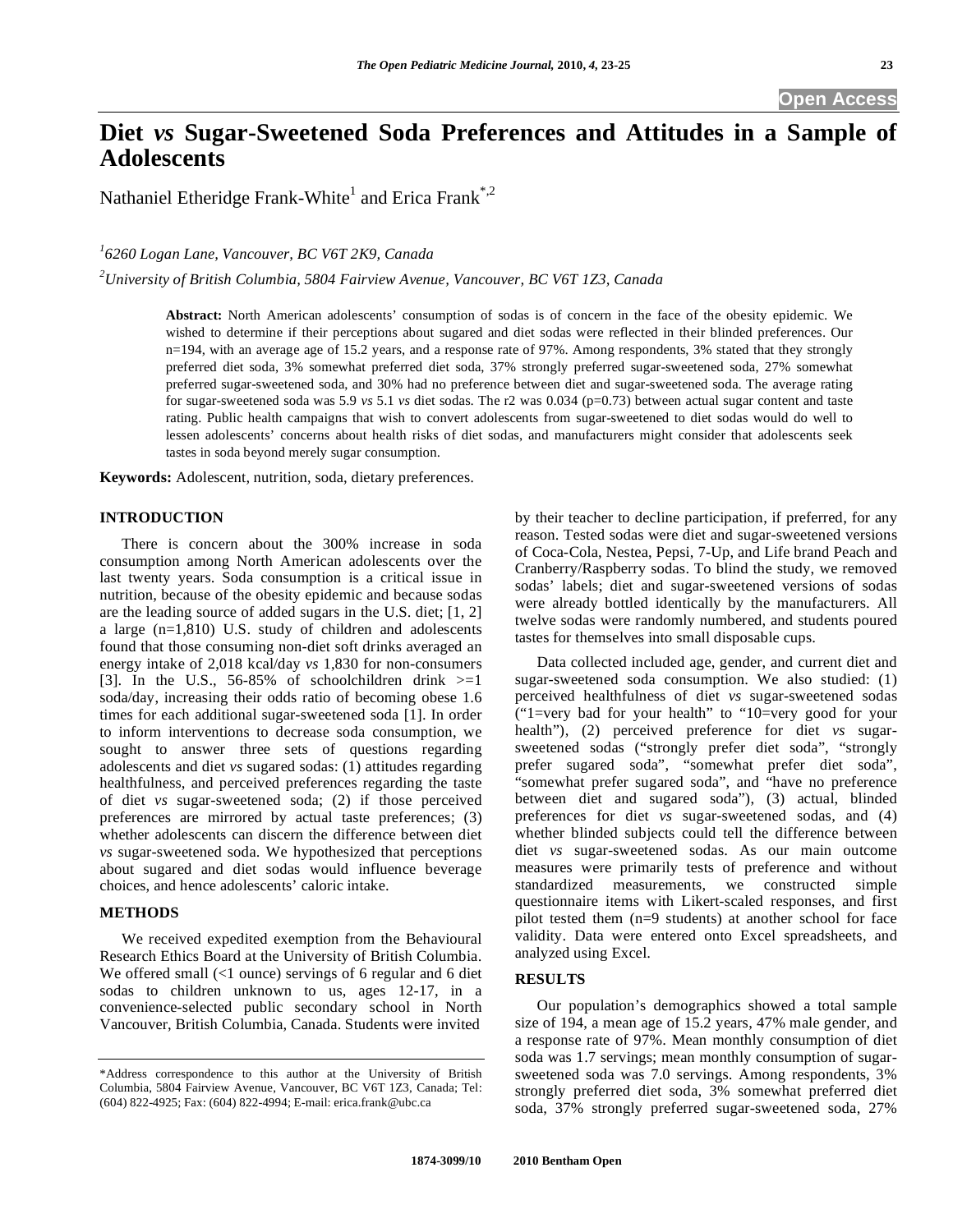somewhat preferred sugar-sweetened soda, and 30% had no preference between diet and sugar-sweetened soda.

 Respondents were asked "If 1=very bad for your health and 10=very good for your health, please rate [diet] / [sugared] sodas"; the average ratings were 3.6 for diet soda, and 4.1 for sugared soda.

 Table **1** shows the actual sugar content of each presented soda, its taste rating, and the percentage of participants believing that a soda is sugar-sweetened. The average rating for sugar-sweetened soda was 5.9 *vs* 5.1 *vs* diet sodas. Sodas were correctly identified as being either diet or sugared 62.4% of the time. The six sugar-sweetened sodas were correctly identified an average of 65.5% of the time (52% of respondents correctly identified sugar-sweetened Coke as sugar-sweetened, 57% for sugared Nestea, 66% for sugared Cran-Raspberry, 66% for sugared Pepsi, 72% for sugared 7- Up, and 80% for sugared Peach). The six diet sodas were correctly identified as diet an average of 59.2% of the time (42% of respondents correctly identified diet Cran-Raspberry as a diet soda, 43% for diet Nestea, 62% for diet Pepsi, 63% for diet 7-Up, 66% for diet peach, and 79% for diet Coke).

 Fig. (**1**) shows the relationship between actual sugar content and taste rating; the  $r^2$  was 0.034 (p=0.73). Fig. (2) shows the percent of respondents believing that sodas were sugar-sweetened versus their taste ratings of those same sodas; the  $r^2$  was .004 for sugar-sweetened drinks (p=0.91), and the  $r^2$  was .18 for sugar-sweetened drinks (p=0.41).

# **DISCUSSION**

 Our population was an average age of 15 years old, and drank both and sugar-sweetened sodas, preferring sugarsweetened both in both their blinded opinions and in their reported consumption. They recognized that neither sugared nor artificially-sweetened sodas were healthful, believing that diet sodas were slightly less healthy than sugared ones. Sugar-sweetened sodas were correctly identified as such 66% of the time, and diet sodas were correctly identified 59% of the time; somewhat, though not markedly better than would be expected by chance alone.

 These adolescents reported very strong perceived taste preferences for sugared sodas, and they preferred sugarsweetened sodas in blinded testing. But contrary to their strongly held perceptions, the blinded rating difference between sugared and diet soda was only 16%, the amount of sugar in the sugar-sweetened sodas was not correlated with its taste ranking, and they were not much more likely than chance alone to be able to correctly distinguish between sugared and artificially-sweetened soda. Unsurprisingly, perceived soda preferences make a large difference in soda consumption: a study of 560 children ages 8-13 showed that those with the strongest preference for the taste of soft drinks were 4.5 times as likely (2.9-7.0 95% CI) than others to drink sodas >=5x/week [4]. And environment clearly plays a role: the same study showed that children whose parents were regular soda drinkers were 2.9 times as likely to drink sodas  $>=5x/week$  [4].

**Table 1. Actual Sugar Content (Per Serving) of Each Soda, its Taste Rating, and the Percentage of Participants Believing that a Soda is Sugar-Sweetened** 

**Taste Rating**

**(Grams)**

7-Up (sugared)  $\begin{array}{|c|c|c|} \hline \end{array}$  30 6.3 72 7-Up (diet) 0 5.8 37

**Soda Sugar** 

| Coke (sugared)           | 30       | 6.2 | 52 |
|--------------------------|----------|-----|----|
| Coke (diet)              | $\Omega$ | 4.5 | 21 |
| Cran/Raspberry (sugared) | 33       | 4.7 | 66 |
| Cran/Raspberry (diet)    | $\Omega$ | 4.7 | 58 |
| Nestea (sugared)         | 21       | 5.8 | 57 |
| Nestea (diet)            | $\Omega$ | 5.9 | 57 |
| Peach (sugared)          | 33       | 6.1 | 80 |
| Peach (diet)             | $\Omega$ | 4.8 | 34 |
| Pepsi (sugared)          | 29       | 6.3 | 66 |
| Pepsi (diet)             | 0        | 4.9 | 38 |

 The generalizability of these findings is limited by our sample size of 194.

#### **IMPLICATIONS**

 Based on these data, public health campaigns that seek to convert adolescents from sugar-sweetened to diet sodas



**Fig. (1).** Relationship between sugar content and taste ratings for sugar-sweetened sodas.

**% Believing the Soda is Sugar-Sweetened**